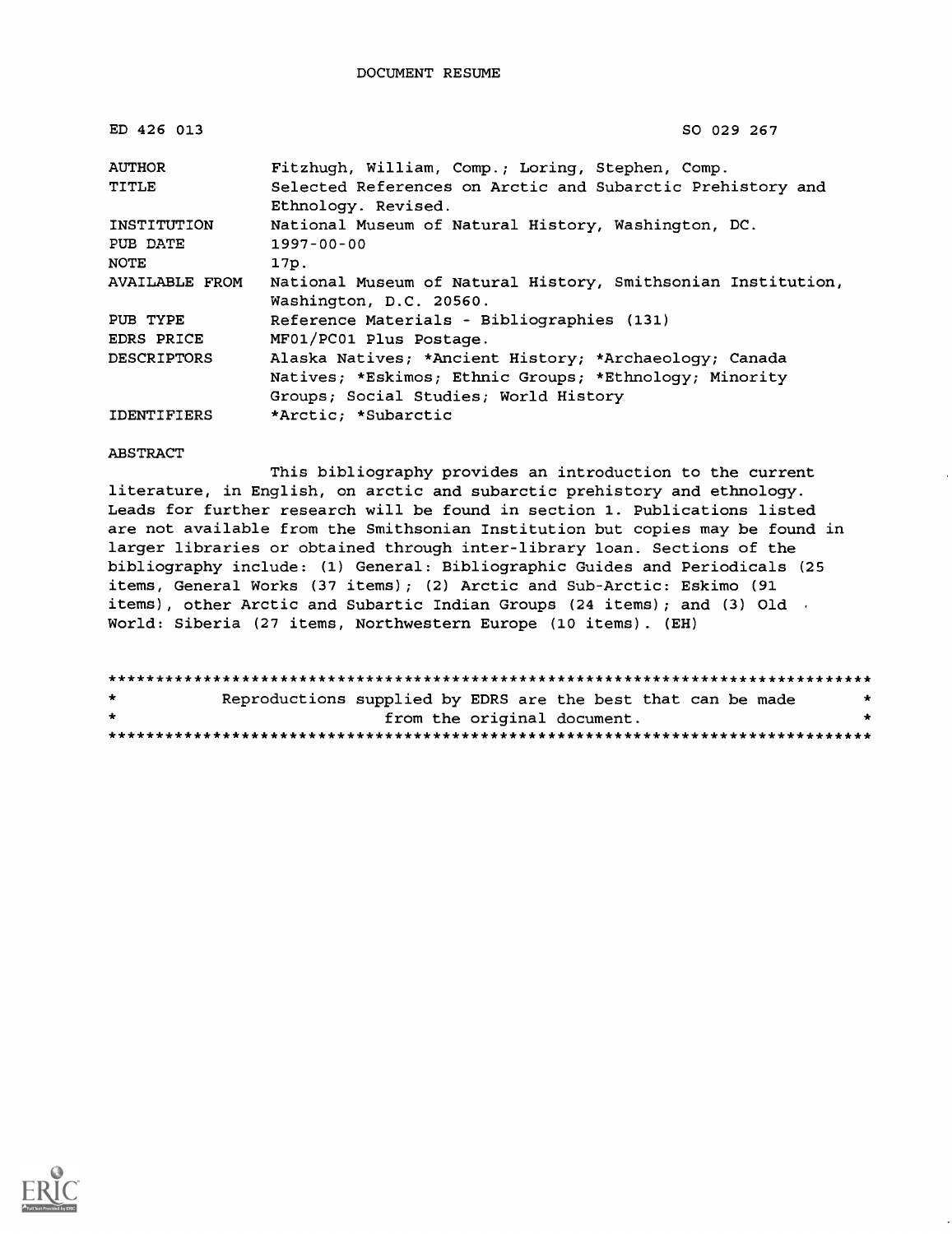$\pmb{\cdot}$ 

Selected References on Arctic and Subarctic Prehistory and Ethnology. Revised.

National Museum of Natural History, Washington, DC.

Published: 1997

PERMISSION TO REPRODUCE AND DISSEMINATE THIS MATERIAL HAS BEEN GRANTED BY

M.R. London

TO THE EDUCATIONAL RESOURCES INFORMATION CENTER (ERIC)

U.S. DEPARTMENT OF EDUCATION<br>Office of Educational Research and Improvement<br>EDUCATIONAL RESOURCES INFORMATION

- CENTER (ERIC)<br>This document has been reproduced as<br>received from the person or organization originating it.
- □ Minor changes have been made to improve reproduction quality.

 $\bullet$ Points of view or opinions stated in this document do not necessarily represent official OERI position or policy.



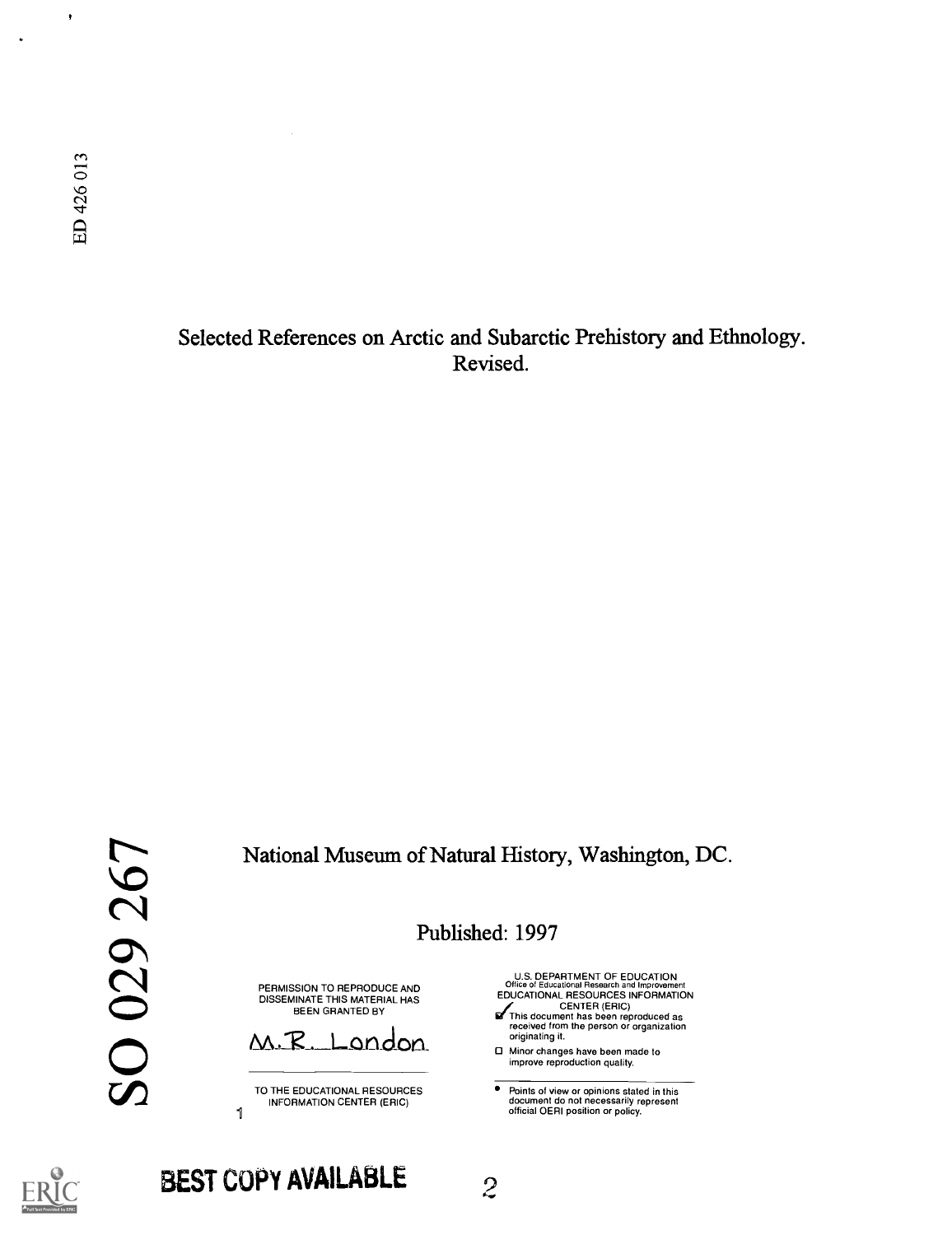Information from the



National Museum of Natural History SMITHSONIAN INSTITUTION WASHINGTON, D.C. 20560

# SELECTED REFERENCES ON ARCTIC AND SUBARCTIC

# PREHISTORY AND ETHNOLOGY

This bibliography provides an introduction to the current literature, in English, on arctic and subarctic prehistory and ethnology. Leads for further research will be found in Section I. Publications listed are not available from the Smithsonian Institution. Copies may be seen in larger libraries or obtained through interlibrary loan. \*\*Denotes items suitable for secondary school students.

# **CONTENTS**

I. General

- A. Bibliographic Guides and Periodicals
- B. General Works

## IL Arctic and Sub-Arctic

- A. Eskimo
- B. Other Arctic and Subarctic Indian Groups

## 111. Old World

- A. Siberia
- B. Northwestern Europe

Revised 1997

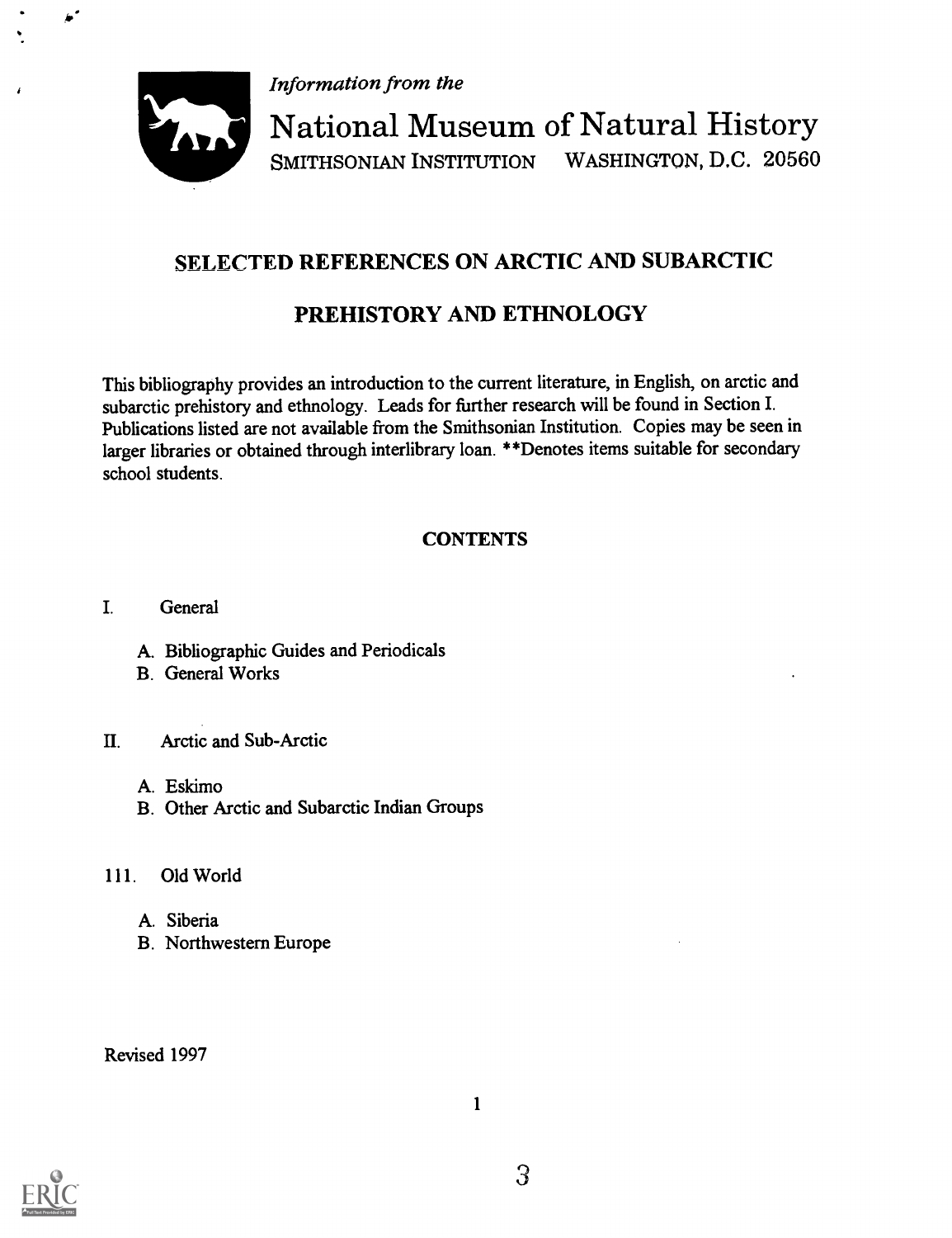#### SECTION 1A: BIBLIOGRAPHIC GUIDES AND PERIODICALS

- Andrews, John T. Glacial Systems: An Approach to Glaciers and Their Environment. Belmont, MA: Duxbury Press, 1975.
- Anthropology of the North: Translations from the Arctic Institute of North America. Edited by Henry N. Michael. Toronto: nos. 1-9, 1961-1974.

 $\bullet$ 

- Anthropological Papers of the University of Alaska. Fairbanks: University of Alaska Press. (Two issues per year.) vol. 1-, 1952-.
- Anthropologie et Sociétés journal. Quebec City, Quebec: Laval University.
- Arctic. Journal of the Arctic Institute of North America. Calgary: University of Calgary. Vol. 1-, 1948-.
- Arctic and Alpine Research. Institute of Arctic and Alpine Research, University of Colorado, Boulder. Vol. 1-, winter 1969- .
- Arctic Anthropology. Madison: University of Wisconsin Press. Vol. 1-, 1962-.
- Arctic Bibliography. Prepared for and in cooperation with the Department of Defense under the direction of the Arctic Institute of North America. Vol. I-Xl. Washington, D.C.: Department of Defense, 1953-1963. Vol. XII-XVII. Prepared by the Arctic Institute of North America with support of Government Agencies of the United States and Canada. Montreal: McGill- Queen's University Press, 1965-1976.
- Arctic Exploration and Development c. 500 BC to 1915: An Encyclopedia. Clive Holland. New York: Garland Press.
- Astis Bibliography. CDR Arctic Institute of North America. 1990-.
- Beaver, A Magazine of the North. Winnipeg: Hudson's Bay Co. Vol. 1-, 1920-.
- Canadian Journal of Archaeology. Journal of the Canadian Archaeological Association, Ottawa. No 1 , 1977 - .
- Dekin, Albert A., Jr. Arctic Archaeology: A Bibliography and History. Vol. 1.New York: Garland Reference Library of Science and Technology, 1978.
- Etudes/Inuit/Studies. Laval University. Quebec, Canada. vol. 1, ca. 1969. (in English and French)
- Handbook of North American Indians. Volume 5: Arctic, 1984. Volume 6: Subarctic, 1981. William C. Sturtevant, General Editor. Washington, D.C.: Smithsonian Institution Press. (An encyclopedia summarizing knowledge about all Native Peoples north of Mesoamerica, including human biology, prehistory, ethnology, linguistics, and history.)

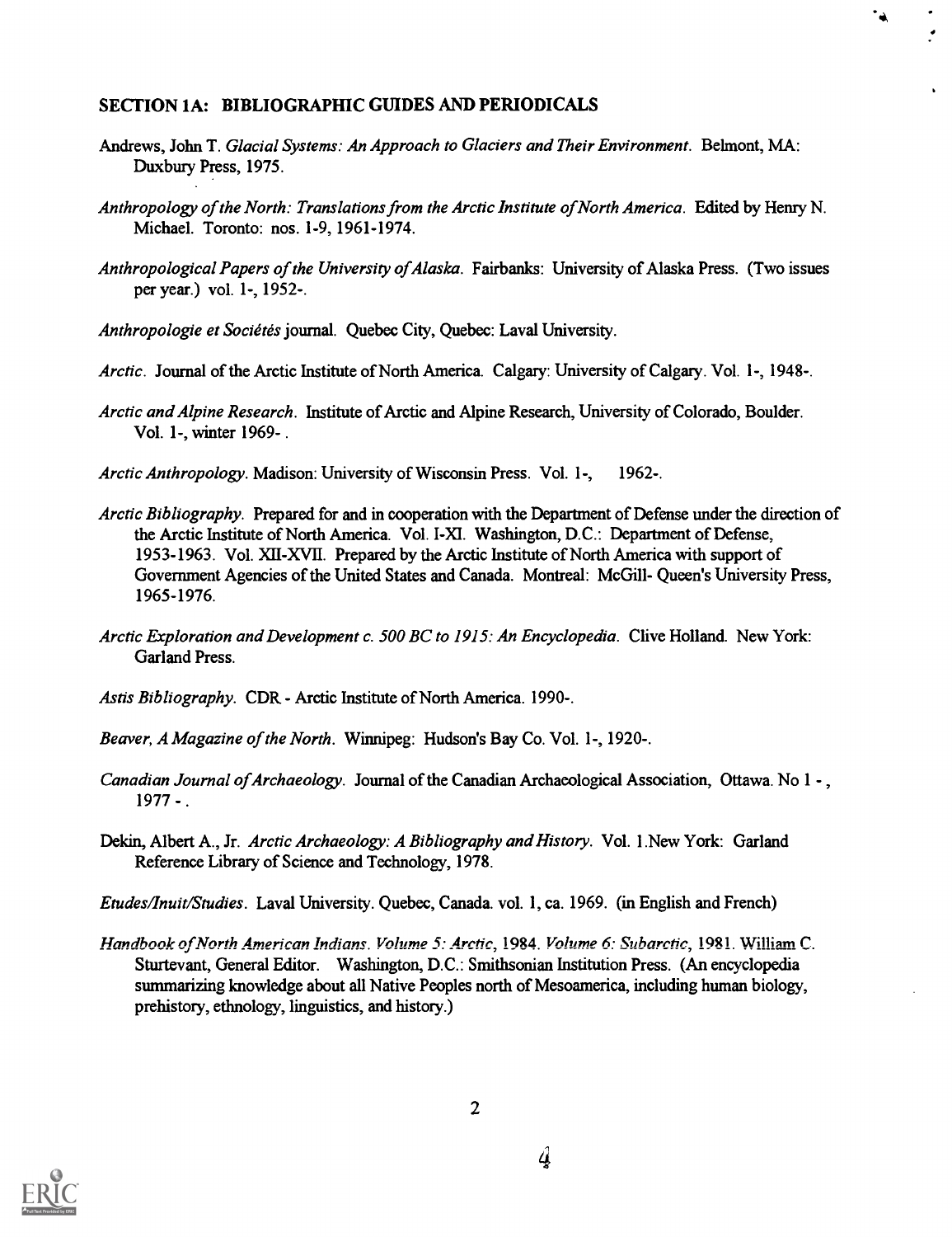- Helm, June. The Indians of the Subarctic: A Critical Bibliography. (The Newberry Library Center for the History of the American Indian, Bibliographical Series.) Indianapolis: Indiana University Press, 1976.
- Hippler, Arthur E. and John R. Wood. The Sub-Arctic Athabaskans, A Selected Annotated Bibliography. Anchorage: University of Alaska Institute of Social and Economic Research, 1974.
- Lots, R. James. *Yukon Bibliography*. Ottawa: Department of Northern Affairs and National Resources, 1964.
- Mercury Series. Canadian Museum of Civilization. Ottawa/Hull, Quebec. No. 1-16, 1972-1974; no. 17-, 1974-.) (archaeological monograph series)
- Murdock, George Peter and Timothy O'LEARY. Ethnographic Bibliography of North America. 4th ed. 5 vols. New Haven: Human Relations Area Files, 1975. (A five volume work organized by geographic areas and tribal groups.)
- National Museum ofMan, National Museums of Canada, Bulletin discontinued.

Quaternary Research. Center for Quaternary Studies, University of Washington, Seattle, WA.

Them Days Magazine. Box 939, Station B, Happy Valley, Labrador, Canada AOP 1E0.

- West, C. Eugene and Stern, Richard. Bibliography and Index of Alaskan Archaeology. Alaska Anthropological Association Monograph Series, Aurora, vol. III, 1987.
- Workman, Karen Wood. Alaskan Archeology: A Bibliography. Anchorage: Alaska Division of Parks, 1972.

#### SECTION IB: GENERAL WORKS

- Armstrong, Terence, George Rogers, and Graham Rowley. The Circumpolar North. A Political and Economic Geography of the Arctic and Sub-Arctic. New York: John Wiley & Sons, 1978.
- Baird, P. D. The Polar World. London: Longman, 1964.
- Beals, C.S., ed. Science, History and Hudson Bay, vol. 1. 2 vols. Ottawa: Department of Energy, Mines and Resources, 1968.
- Berg, G., ed. Circumpolar Problems; Habitat, Economy, and Social Relations in the Arctic. Oxford: Pergamon Press, 1973.

Breamener, Fred. Arctic World. San Francisco: Sierra Club Books, 1985.

Collins, Henry B. Arctic Area: Indigenous Period. (Program of the History of America, no. 68.) Mexico: Comison de Historia, 1954.



 $\ddot{\cdot}$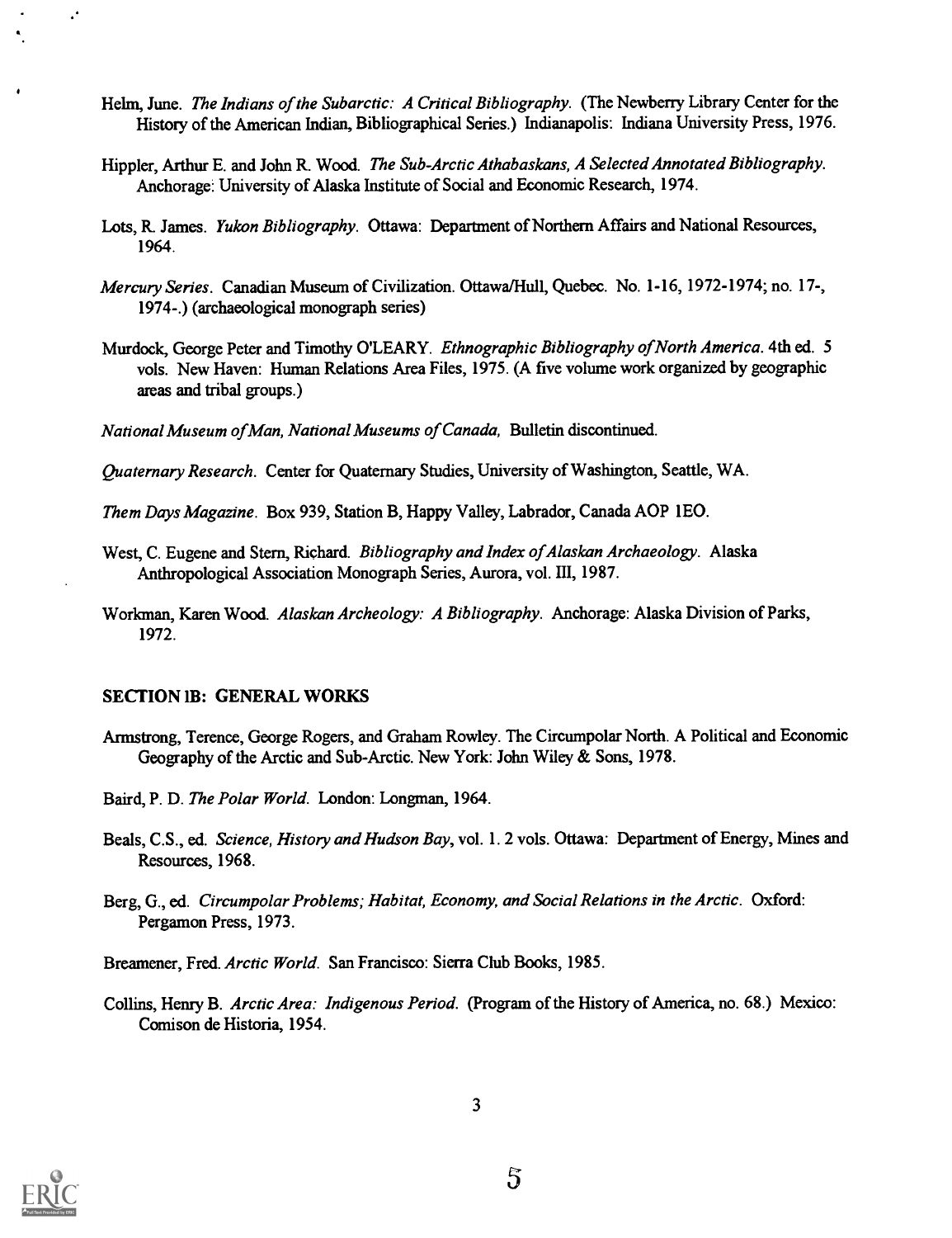Cox, Bruce, ed. Cultural Ecology: Readings on the Canadian Indians and Eskimos. Toronto: McClelland and Steward, 1973.

۰.

- Chaussonnet, Valerie, ed. Crossroads Alaska: Native Cultures of Alaska and Siberia. Washington, DC: Arctic Studies Center, National Museum of Natural History, Smithsonian Institution, 1994.
- Crowe, Keith. A History of the Original Peoples of Northern Canada. Arctic Institute of North America. Montreal: McGill University Press, 1974.
- De Laguna, Frederica. Chugach Prehistory: The Archaeology of Prince William Sound, Alaska. (University of Washington Publications in Anthropology, Vol. 13.) Seattle: University of Washington Press, 1956.

The Prehistory of Northern North America As Seen From the Yukon. Memoirs of the Society for American Archaeology, no. 3.) Menasha, Wisconsin: Society for American Archaeology, 1947.

- Dixson, E. James. *Quest for the Origins of the First Americans*. Albuquerque: University of New Mexico Press, 1993. (Peopling of the New World from an Alaskan perspective.)
- Fitzhugh, William W. Environental Archeology and Cultural Systems in Hamilton Inlet, Labrador. (Smithsonian Contributions to Anthropology, No. 16.) Washington, DC: Smithsonian Institution. Ann Arbor, MI: Books on Demand, Div. of University Microfilms, Inc., 1972.
- Fitzhugh, William W. and Olin, Jacqueline, S., eds. Archaeology of the Frobisher Voyages. Washington, DC: Smithsonian Institution Press, 1993.
- Fitzhugh, William W. and Chaussonnet, Valérie, eds. Anthropology of the North Pacific Rim. Washington, DC: Smithsonian Institution Press, 1994.
- Fitzhugh, William W., and Aron Crowell. Crossroads of Continents: Cultures of Siberia and Alaska. Washington, DC: Smithsonian Institution Press, 1988. (exhibit catalog)
- Fitzhugh, William W., ed. Prehistoric Maritime Adaptations of the Circumpolar Zone. (World Anthropology Series.) Paris: Mouton, 1975. (Papers presented at the 9th International Congress of Anthropological and Ethnological Sciences, Chicago, 1973.)
- Giddings, J. Louis. Ancient Men of the Arctic. New York: Alfred A. Knopf, 1967.
- Gjessing, Gutorm. "The Circumpolar Stone Age." Acta Arctica, fasc. II. Copenhagen: Ejnar Munksgaard, 1944.
- Ives, Jack D. and Barry, Roger G. Arctic and Alpiine Environments. London: Methuen, 1974.
- Krupnik, Igor. Arctic Adaptations: Native Whalers and Reindeer Hunters. Hanover: University Press, New England, 1994.
- Lieutenant Zagoskin's Travels in Russian America 1842-1844: The First Ethnographic and Geographic Investigations in the Yukon and Kuskokwin Valleys of Alaska. Edited by Henry N. Michael.

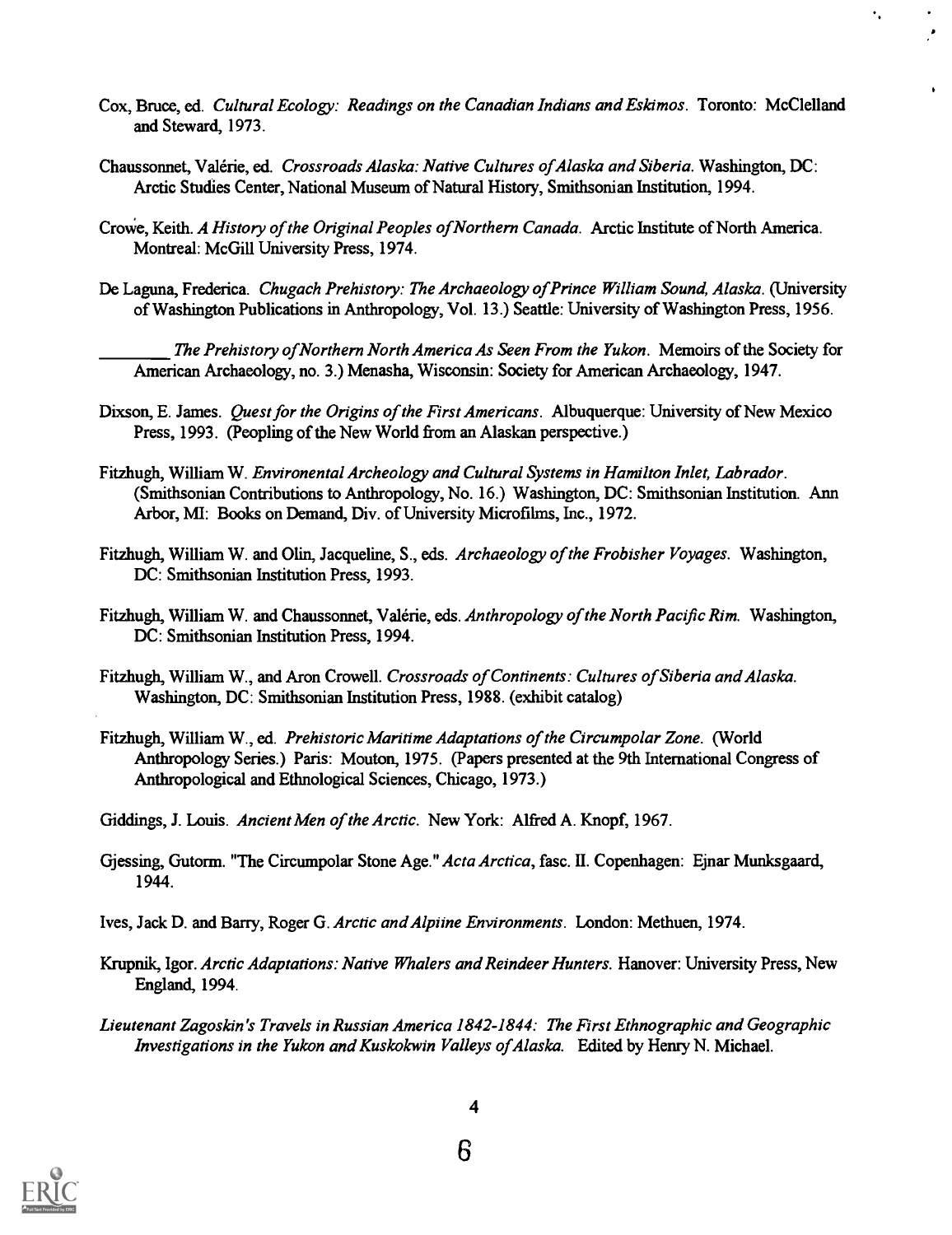Anthropology of The North: Translations from Russian Sources, no. 7.) Toronto: University of Toronto Press, 1976.

Lopez, Barry. Arctic Dreams. New York: Charles Scribner and Sons, 1986.

MacDonald, Ronald St. J. The Arctic Frontier. University of Toronto Press, 1966.

- McGhee, Robert. Ancient Canada. (Canadian Museum of Civilization. Mercury Ser.) Chicago: University of Chicago Press, 1992. (popular re-edition of Canadian Archaeology)
- McGhee, Robert. Canadian Arctic Prehistory. (Canadian Prehistory Series.) Ottawa: National Museum of Man and Van Nostrand Reinhold.

. Canada Rediscovered. Hull, Quebec: Canadian Museum of Civilization, 1991.

- Minority Rights Group, ed. Polar Peoples: Self Determination and Development. London: Minority Rights Publications, 1994.
- Oswalt, Wendel H., ad. Modern Alaskan Native Material Culture. Fairbanks: University of Alaska Museum, 1972.
- Stefansson, Vilhjalmar and McCaskill, E. The ThreeVoyages of Martin Frobisher. Argonaut Press, 1938.
- Takashi, Irimoto, Yamada, Takako, eds. Circumpolar Religion and Ecology: An Anthropology of the North. Tokyo: University of Tokyo Press, c. 1944.
- Tuck, James A. Newfoundland and Labrador Prehistory. Ottawa: National Museum of Man, 1976.
- Turner, Lucien. Ethnology of the Ugava District, Hudson Bay Territory. (Eleventh Annual Report of the Bureau of American Ethnology, 1889-1890, pp. 159-350.) Washington, D.C.: Smithsonian Institution, 1894.
- Weller, Gunter, and Bowlling, S. Climate of the Arctic. Fairbanks: Geophysical Institute, University of Alaska, 1975.
- West, Fred Hadleigh. The Archeology of Beringia. New York: Columbia University Press, 1981.
- Young, Oran R. Arctic Politics: Conflict and Cooperation in the Circumpolar North. Dartmouth College, Hanover, NH: University Press of New England, 1992.

Young, Steven B. To the Arctic: An Introduction to the Far Northern World. John Wiley Sons, Inc.



 $\ddot{\phantom{a}}$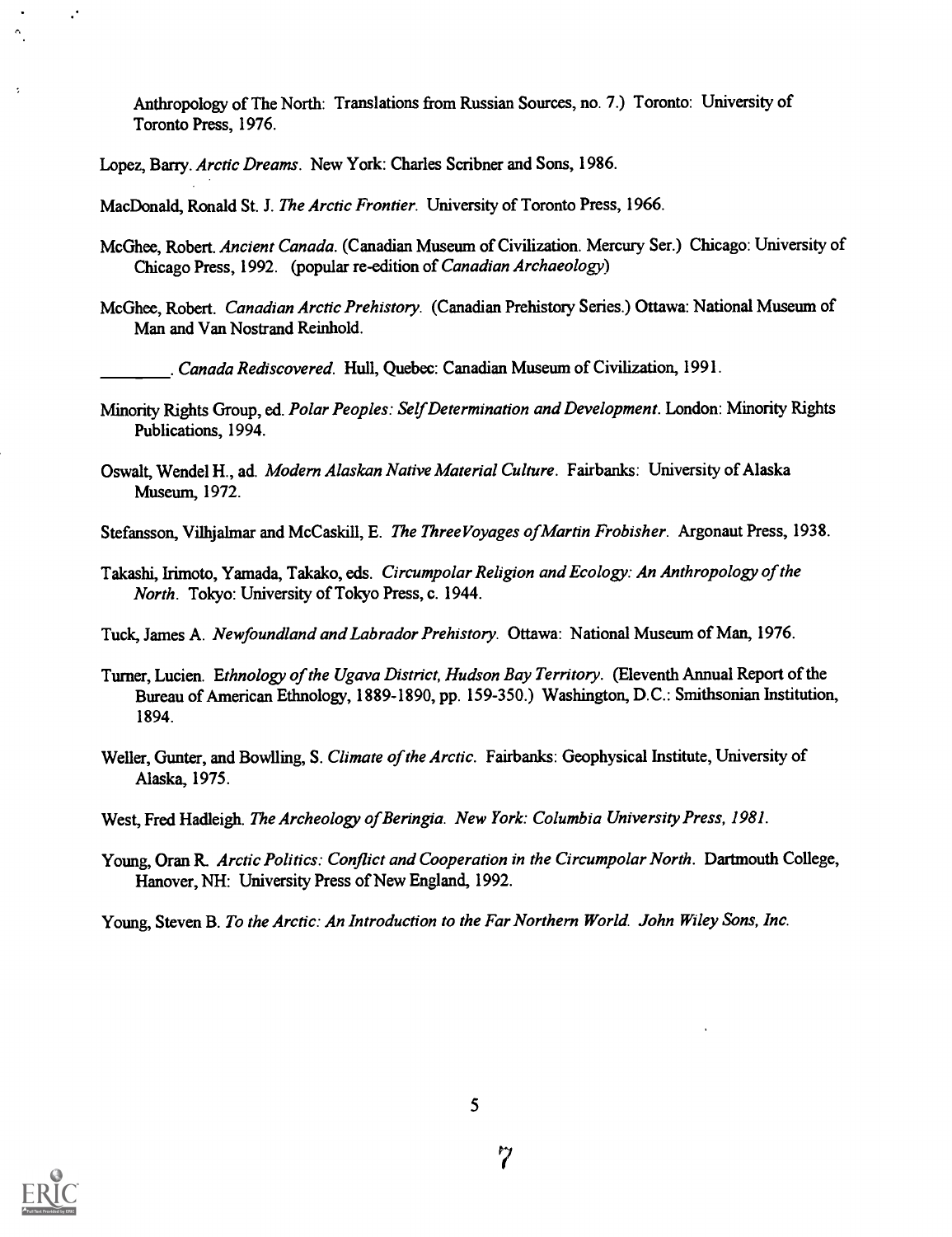#### SECTION 11A: ESKIMO

Balikci, Asen. The Netsilik Eskimo. Rev. ed. Prospect Heights, IL: Waveland Press, Inc., 1989.

Bandi, Hans George. Eskimo Prehistory. (Translated by Ann E. Keep.) Fairbanks: University of Alaska Press, 1969.

۰,

¢.

- Birket-Smith, Kaj. The Caribou Eskimos. 2 vols. (Report of the 5th Thule Expeditions, 1921-1924, vol. 5.), 1929. New York: AMS Press reprint ed.
- Birket-Smith, Kaj. The Eskimos. Enlarged and revised edition. London: Metheun and Co., Ltd., 1959.\*\* (1st. ad. 1936.)
- Black, Lydia. Glory Remembered: Wooden Headgear of Alaska Sea Hunters. Juneau: Alaska State Museum, 1991.
- Blackman, Margaret B. Sadie Brower Neakok: An Inupiaq Woman. Seattle: University of Washington Press, 1989.
- Boas, Franz. *The Central Eskimo.* (Sixth Annual Report of the Bureau of American Ethnology, pp. 399-669.) Washington, D.C.: Smithsonian Institution, 1814-84; reprint ed., Lincoln: University of Nebraska Press, 1964.\*\*
- Bockstoce, John R. Arctic Passages: A Unique Small-Boat Journey Through the Great Northern Waterway. New York: Hearst Marine Books, 1991.
- Bodfish, Waldo Sr. Kusiq: An Eskimo Life History from the Arctic Coast of Alaska. (Oral Biography Ser.: No. 2.) Fairbanks: University of Alaska Press, 1991.

Briggs, Jean. Never In Anger: Portrait of an Eskimo Family. Cambridge: Harvard University Press, 1971.

Burch Jr., Ernest S. The Eskimos. Norman: University of Oklahoma Press, 1988.\*\*

- . Eskimo Kinsmen: Changing Family Relationships in North Alaska. (The American Ethnological Society, Monograph 59.) St. Paul, MN: West Pub. Co., 1975.
- Chance, N.A. The Inupiat and Arctic Alaska: An Ethnology of Development. (Case Studies in Cultural Anthropology.) HB College Pubs., 1990.
	- . The Eskimo of North Alaska. New York: Holt, Rinehart and Winston, 1966.\*\*
- Collins, Henry B. Outline of Eskimo Prehistory. (Smithsonian Institution Miscellaneous Collections, Vol. 100, pp. 533-592.) Washington, D.C.: Smithsonian Institution, 1940.
- Collins, Henry R., De Laguna, Frederica, Carpenter, Edmund, and Stone, Peter. The Far North: 2000 Years of American Eskimo and Indian Art. Washington, DC: National Gallery of Art, 1973.

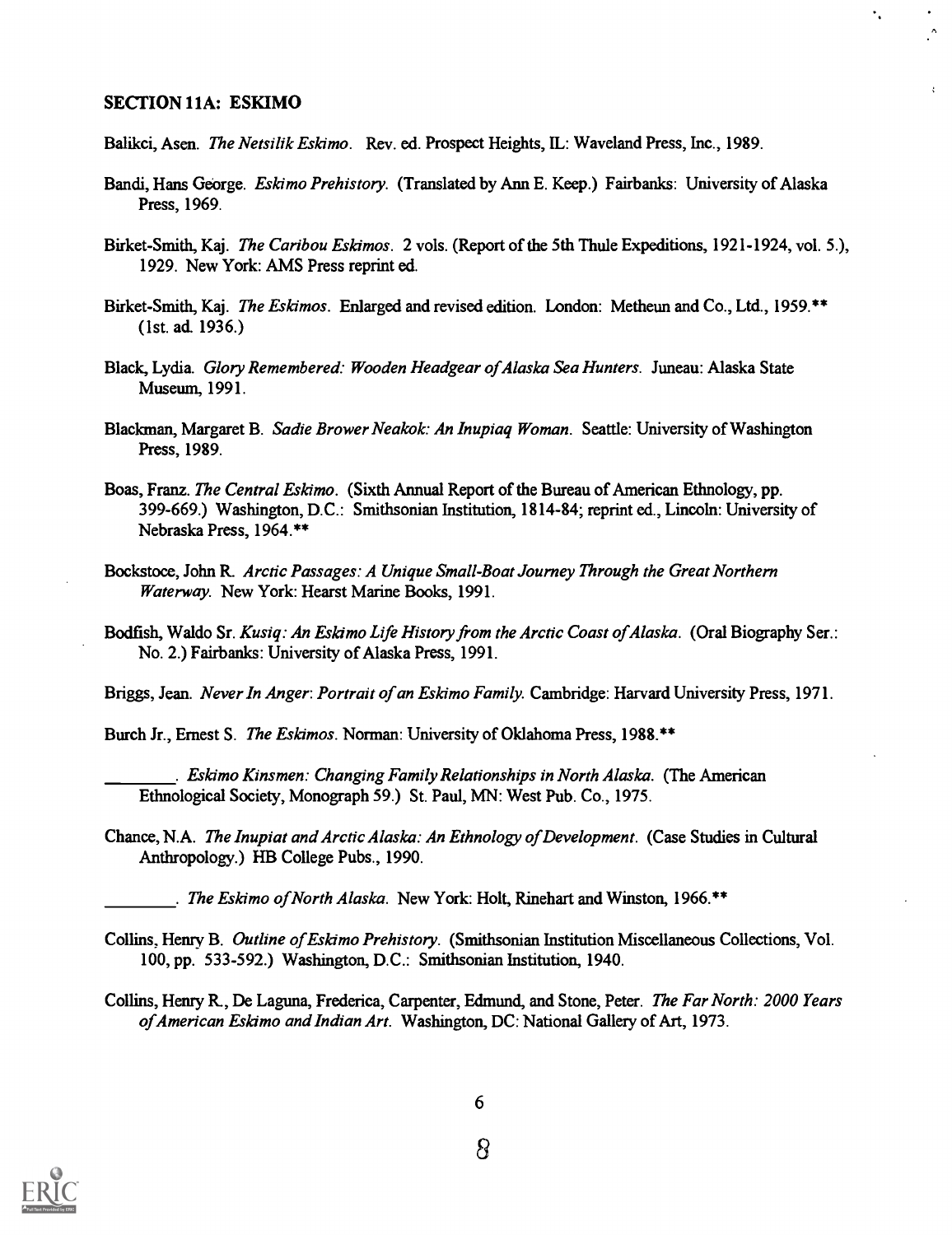- Condon, Richard, with Julia Ogiua and Holman elders. The Northern Copper Inuit: A History. (The Civilization of the American Indian Series, v. 220.) Norman, OK and London: University of Oklahoma Press, 1996.
- Condon, Richard G. Inuit Youth: Growth and Change in the Canadian Arctic. (Adolescents in a Changing World Ser.) Reprint ed. Ann Arbor, MI: Books on Demand.
- Driscoll, Bernadette. Uumajut: Animal Imagery in Inuit Art. Winnipeg: The Winnipeg Art Gallery, 1985. (exhibit catalog)

Dumond, Don E. The Eskimos and Aleuts. Rev. ed. New York: Thames and Hudson, 1987.

- Dyson, George. Baidarka: The Kayak. Seattle, WA: Northwest Books, 1986. (Baidarka is a Russian name for a portable skin and wood boat)
- Eber, Dorothy. When the Whalers were up North: Inuit Memories from the Eastern Arctic. Montreal: McGill/Queen's University Press, 1989.

. Ugayliarput: The Living Tradition of Yupik Masks. Seattle: University of Washington Prses, 1996.

Fienup-Riordan, Ann. Freeze Frame: Alaska Eskimos in the Movies. Seattle: University of Washington Press, 1995.

. Boundaries and Passages: Rule and Ritual in Yup'ik Eskimo Oral Tradition. Norman: University of Oklahoma Press, 1994.

. The Real People and the Children of Thunder. Norman: University of Oklahoma Press, 1991.

. Eskimo Essays: Yup'ik Lives and How We See Them. New Brunswick and London: Rutgers University Press, 1990.

. The Nelson Island Eskimo: Social Structure and Ritual Distribution. (Alaskana book, no. 40.)Anchorage: Alaska Pacific University Press, 1983.

Fitzhugh, William W. and Susan A. Kaplan. Inua: Spirit World of the Bering Sea Eskimo. Smithsonian Institution Press, 1982.

Flaherty, Robert J. My Eskimo Friends. Garden City: Doubleday, Page and Co., 1924.\*\*

- Gad, Finn. The History of Greenland. 3 vols University of Toronto Press, 1971.
- Giddings, J. L., and Douglas D. Anderson. Beach Ridge Archeology of Cape Krusenstern. Eskimo and Pre-Eskimo Settlements Around Kotzebu Sound, Alaska. (Publications in Archaeology 20, National Park Service.) Washington, DC: U.S. Department of the Interior, 1986.



 $\ddot{\phantom{a}}$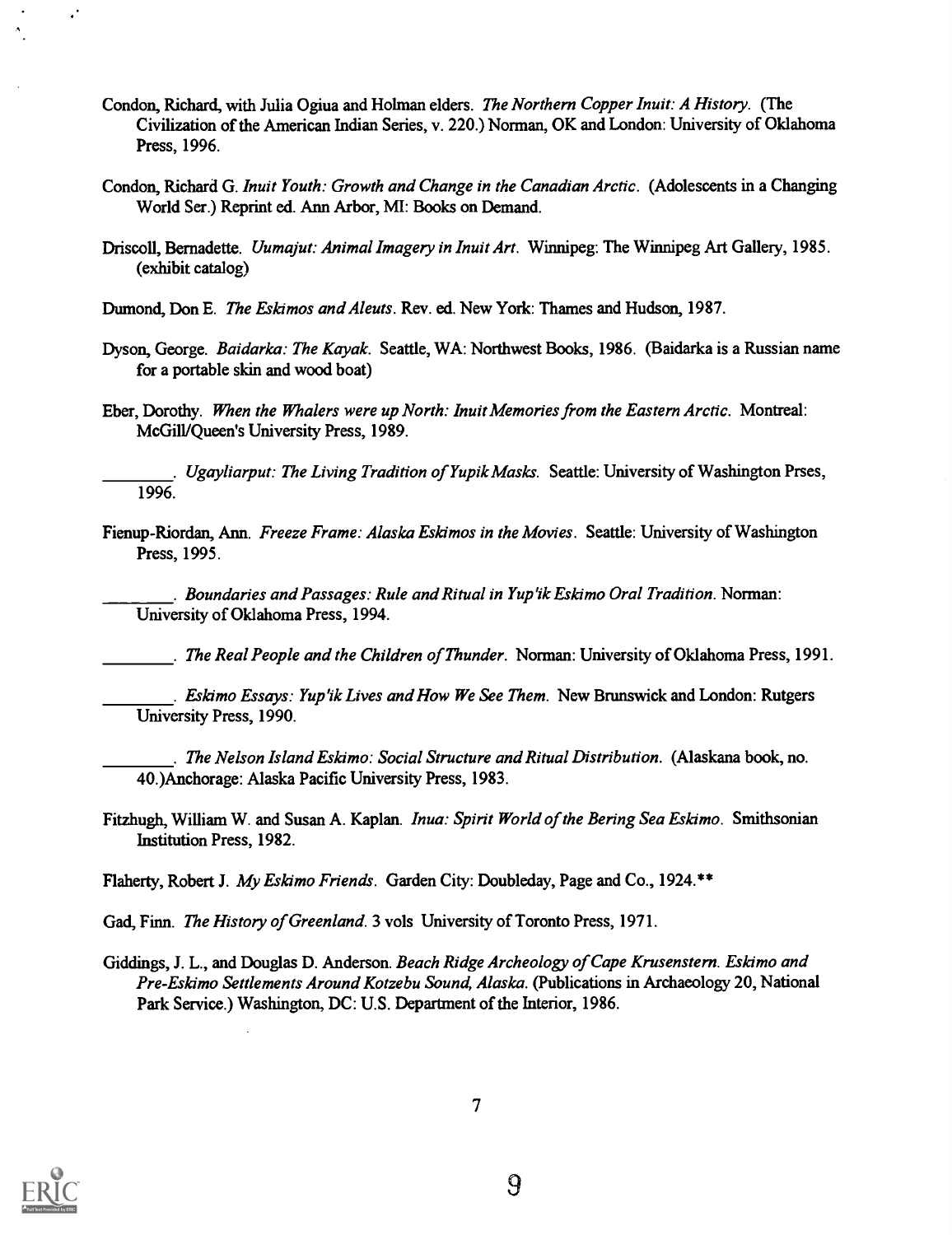Graburn, N.H.H. Eskimos Without Igloos; Social and Economic Development in Sugluk. Boston: Little, Brown and Co., 1969.

 $\ddot{\phantom{0}}$ 

- Gubser, N.J. The Nunamuit: Eskimo Hunters of Caribou. New Haven: Yale University Press, 1965.
- Hansen, Jens Peder Hart, Meldgaard, Jorgen, and Nordqvist, Jorgen, eds. The Greenland Mummies. Washington, DC: Smithsonian Institution Press, 1991.
- Harper, Kenn. Give Me My Father's Body: The Life of Minik, the New York Eskimo. Frobisher Bay: Blacklead Books, 1986.
- Holtved, Erik. Archaeological Investigations in the Thule District. (Meddelelser om Groenland, vol. 141. no. 1-2. Copenhagen, 1944.
- Hughes, Charles C. An Eskimo Village in the Modern World. Ithaca, NY: Cornell University Press, 1960.
- Jenness, Diamond. The Life of the Copper Eskimo. (Report of the Canadian Arctic Expedition, 1913-1918, vol. 12, 1922.) Ottawa: F.A. Acland, 1922.
	- . The People of the Twilight. Chicago: University of Chicago Press, 1975.\*\* (First published in 1928.)
- Jenness, Stuart E., ed. Arctic Odyssey: The Diary of Diamond Jenness, 1913-1916. Hull, Quebec: Canada Museum of Civilization, 1991.
- Kaalund, Bodil. Translated by Kenneth Tindall. The Art of Greenland: Sculpture, Crafts, Painting. Berkeley, London: University of California Press, 1983.
- Kaplan, Susan A. and Barsness, Kristin J. Raven's Journey: The World of Alaska's Native People. Philadelphia: The University Museum, University of Pennsylvania, 1986. (catalog)
- Kawagley, Oscar A. A Yupiaq Worldview: A Pathway to Ecology and Spirit. Prospect Heights, IL: Waveland Press, 1995.
- Knuth, Eigil. Archaeology of the Musk-Ox Way. (Contribution de Centre d'Etudes Arctiques et Finno-Scandinaves, no. 5.) Paris: Ecole Pratique des Hautes Etudes, 1967.
- Krech III, Shepard. A Victorian Earl in the Arctic: The Travels and Collections of the Fifth Earl of Lonsdale 1888-89. Seattle: University of Washington Press, 1989.
- Lantis, Margaret. Alaskan Eskimo Ceremonialism. (American Ethnological Society Monographs No. 11.) Reprint ed. New York: AMS Press, 1988.

. Eskimo Childhood and Interpersonal Relations. (American Ethnological Society Monographs, No. 33.) Reprint ed. New York: AMS Press, 1988.

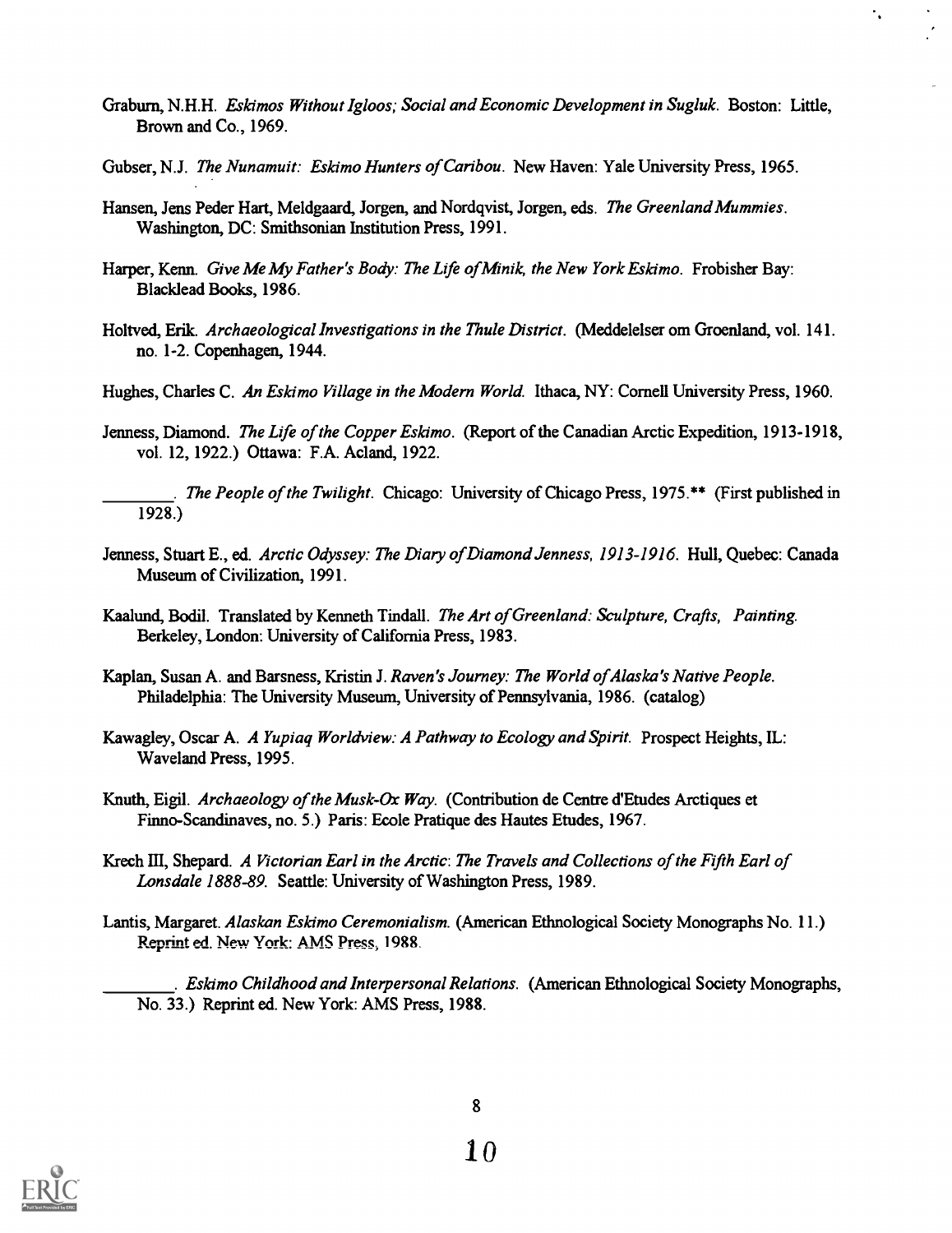. The Social Culture of the Nunivak Eskimo. (Transactions of the American Philosophical Society, vol. 35, pt. 3.) Philadelphia, 1946.

- Lantis, Margaret, ed. Ethnohistory in Southwestern Alaska and the Southern Yukon, Method and Content. Lexington: University of Kentucky Press, 1970.
- Lee, Molly. Baleen Basketry of the North Alaskan Eskimo. North Slope Borough Planning Dept: Barrow, Alaska, 1983.
- Leroux, Odette, et al, eds. Inuit Women Artists: Voices from Cape Dorset. Seattle: University of Washington Press, 1994.
- Malaurie, Jean-Noel. The Last Kings of Thule: A Year Among the Polar Eskimos of Greenland. New York: Thomas Y. Crowell Co., 1956.
- Marcus, Alan R. Relocating Eden: The Image and Politics of Inuit Exile in the Canadian Arctic. Hanover, NH, Dartmouth College: University Press of New England, 1995.
- Maxwell, Moreau S. Prehistory of the Eastern Arctic. Orlando: Academic Press, 1985.
- Maxwell, Moreau S., ed. Eastern Arctic Prehistory: PaleoEskimo Problems. (Memoirs of the Society for American Archaeology, no. 31.) Washington, D.C., 1976.
- McCartney Allen P., ed. Thule Eskimo Culture: An Archaeological Retrospective. (Archaeological Survey of Canada, Paper.) Ottawa: National Museum of Man, 1978.
- McCullough, Karen M. The Ruin Islanders: Thule Culture Pioneers in the Eastern High Arctic. (Mercury series paper no 141.) Hull, Quebec: Canadian Museum of Civilization, 1989.
- McGhee, Robert.. Beluga Hunters: An Archeology Reconstruction of the History and Culture of the Mackenzie Delta Kittegaryumiut. St. John's: Institute of Social and Economic Research, Memorial University of Newfoundland, 1974.
- . Copper Eskimo Prehistory. (Publications in Archaeology, no. 2.) Ottawa: National Museum of Man, 1972.
- Morrison, David and Germain, Georges-Hébert. Inuit: Glimpses of an Arctic Past. Hull, Quebec: Canadian Museum of Civilization, 1995.
- Murdoch, John. Ethnological Results of the Point Barrow Expedition. (Classics of Smithsonian Anthropology Ser.: No. 6.) Washington, D.C.: Smithsonian Institution, 1987. 1892.
- Nelson, E.W. The Eskimo About Bering Strait. new ed. (1st published as Annual Report of the Bureau of American Ethnology, 1896-1897, pp. 3-518, 1899.) Washington, D.C.: Smithsonian Institution, 1983.

Nelson, Richard D. Hunters of the Northern Ice. Chicago: University of Chicago Press, 1969.\*\*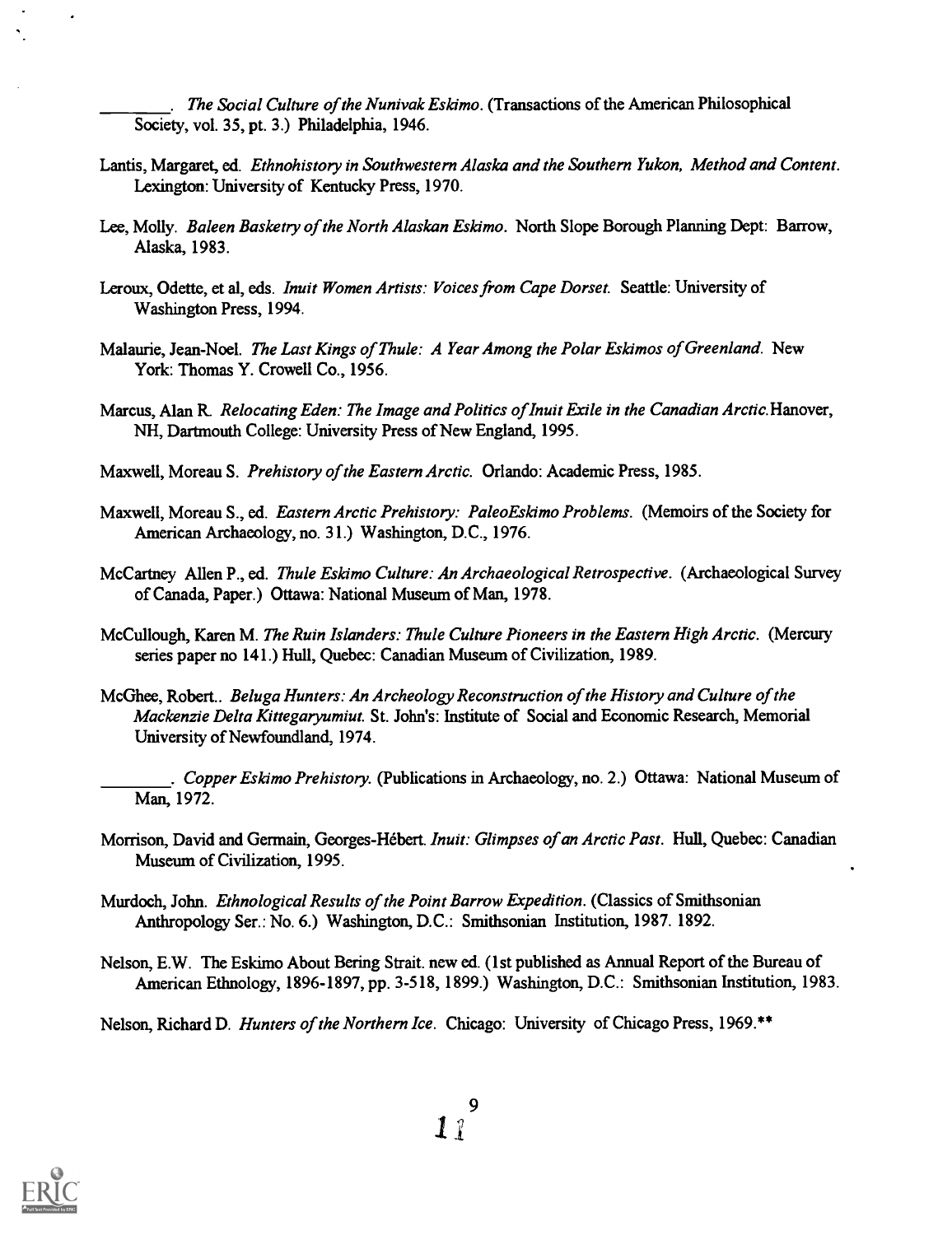Oswalt, Wendell. Bashful No Longer: An Alaskan Eskimo Ethnohistory. (Civilization of American Indian Ser.: No. 199.) Norman: University of Oklahoma Press, 1990.

. Alaskan Eskimos. San Francisco: Chandler, 1967.\*\*

- Purie, Richard A., ed. Ethnohistory in the Arctic: The Bering Strait Eskimo. (Alaska History Ser.: No. 23.) Fairbanks: Limestone Press, University of Alaska., 1983.
- Rasmussen, Knud. Across Arctic America; Narrative of the Fifth Thule Expedition. Reprint ed. Westport, CT: Greenwood Press, 1970.
- Ray Dorothy J. Aleut and Eskimo Art, Tradition and Innovation in South Alaska. Seattle: University of Washington Press, 1980. 1st published in 1961.
- Ray Dorothy J. Artists of the Tundra. Seattle: University of Washington Press, 1980. T15t Publication in 1961.)
- Ray Dorothy J. Aleut and Eskimo Art: Traditional and Innovation in South Alaska. Seattle: University of Washington Press, 1981.
- . Eskimos of Bering Strait, 1650-1898. Reprint ed. Seattle: University of Washington Press, 1991, 1976.

. Eskimo Art: Tradition and Innovation in North Alaska. Seattle: University of Washington Press, 1976.\*\*

. Eskimo Masks: Art and Ceremony. Seattle: University of Washington Press, 1967. paper ed.  $1975$ \*\*

- Report of the Fifth Thule Expedition, 1921-24. Copenhagen: Glyldendalske Boghandel. Vols. 1-10 on Eskimo Ethnology and Archeology.
- Senunetuk, Vivian and Tiulana, Paul. A Place for Winter: Paul Tiulana's Story. Anchorage: Ciri Foundation, 1987.
- Spencer, Robert F. The North Alaskan Eskimo: A Study in Ecology and Society. (Bureau of American Ethnology Bulletin 171, 1959.) Temecula, CA: Reprint Services Corp., 1995.
- Stanford, Dennis J. The Walakpa Site Alaska: Its Place in the Birnirk and Thule Cultures. (Smithsonian Contributions to Anthropology, no. 20.) Washington, D.C.: Smithsonian Institution, 1976.
- Stefansson, Vilhjalmur. *Hunters of the Great North.* Reprint ed. New York: AMP Press, 1922.

. My Life with the Eskimo. New York: Macmillan and Co., 1913. $**$ 

. The Friendly Arctic. New York: Macmillan and Co., 1920.\*\*

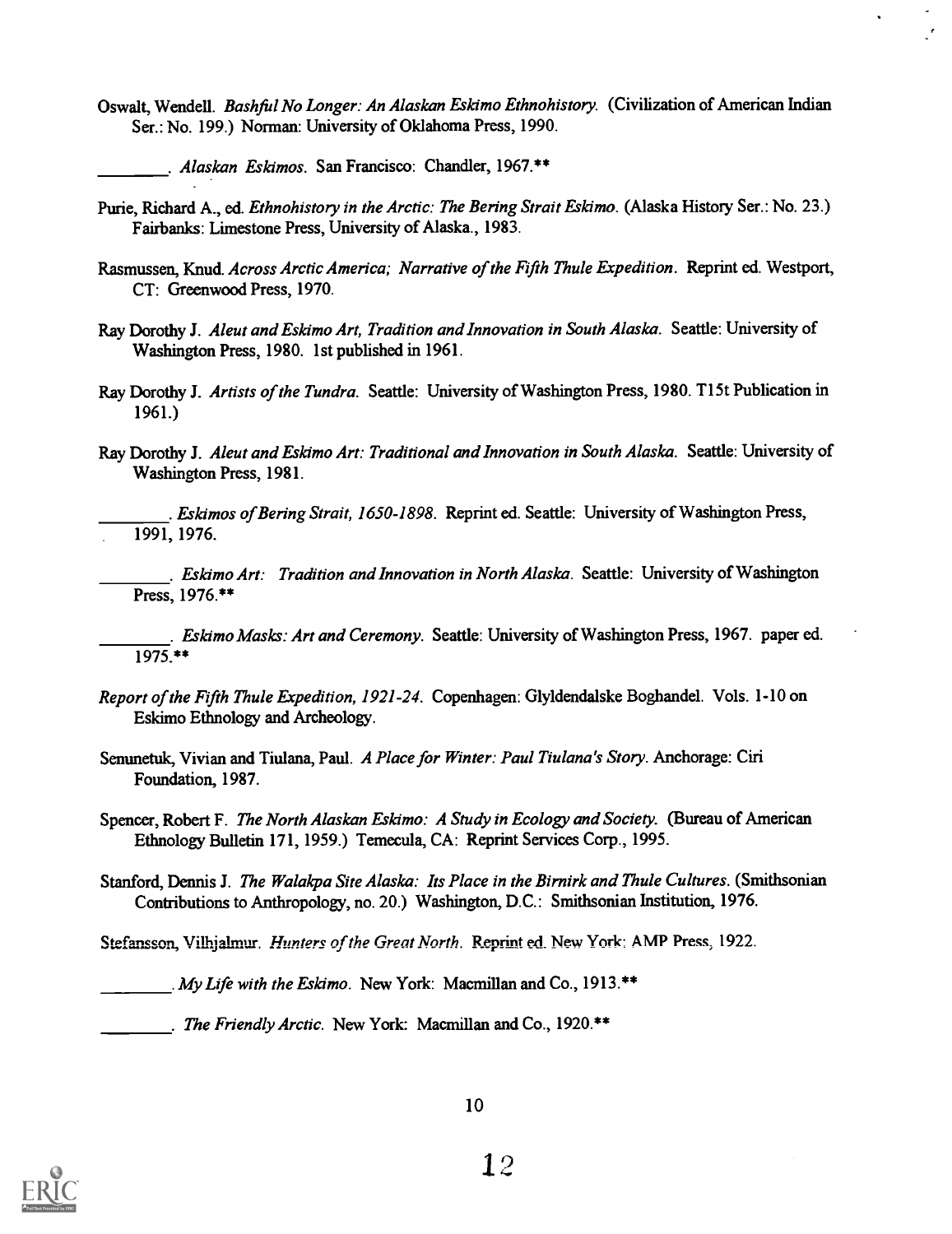Swinton, George. Sculpture of the Inuit. Buffalo, NY: Firefly Books, Ltd., 1994.

. Sculpture of the Eskimo. Boston: New York Graphic Society, 1972. \*\*

- Taylor, J. Garth. Labrador Eskimo Settlements of the Early Contact Period. (Publications in Ethnology, no. 9.) Ottawa: National Museum of Man, 1974.
- Taylor, William E. The Arnapik and Tara Sites: An Archaeological Study of Dorset Culture Origins. Memoirs of the Society for American Archaeology, No. 22.) 1968.
- Thalbitzer, William C., ed. The Ammasalik Eskimo. 2 vols. (Contributions to the Ethnology of the East Greenland Natives.) Reprint ed. New York: AMS Press, 1914.
- Time-Life Books Editors. People of the Ice and Snow. Alexandria, VA: Time-Life Books, 1994.\*\*
- Valentine, V.F. and F.G. Valee, eds. Eskimo of the Canadian Arctic. Princeton: D. Van Nostrand Co., Inc., 1968.
- VanStone, James W. Point Hope, An Eskimo Village in Transition. (American Ethnological Society Monographs, No. 35.) New York: AMS Press, 1988.
- Weyer, Edward M. The Eskimos, Their Environment and Folkways. Hamden, Conn.: Shoe String Press Inc., 1962.\*\* (Originally published in 1932.)
- Wright, J. V. A History of the Native People of Canada: Volume 1 (10,000-1,000 B.C.). Ottawa: Canadian Museum of Civilization, 1995.

#### SECTION IIB: OTHER ARCTIC AND SUBARCTIC INDIAN GROUPS

- Birket-Smith Kaj, and De Laguna, Frederica. The Ejak Indians of the Upper River Delta, Alaska. Reprint ed. New York: AMS Press.
- Chance, Norman, Ed. Culture in Conflict: Problems of Developmental Change Among the Cree. Ottawa: St. Paul University, Canadian Center For Anthropology, 1968.
- Henriksen, Georg. Hunters in the Barrens: The Naskapi on the Edge of the White Man's World. Newfoundland Social and Economic Studies, no. 12.) Memorial University of Newfoundland and St. Johns, 1973.
- Honigmann, John J. and Irma Honigmann. Arctic Townsmen, Ethic Backgrounds and Modernization. Ottawa: Canadian Research Center for Anthropology, 1970.
- Innis, Harold. The Fur Trade in Canada: An Introduction to Canadian Economic History. Rev. ed. Ann Arbor, MI: Books on Demand., 1962.

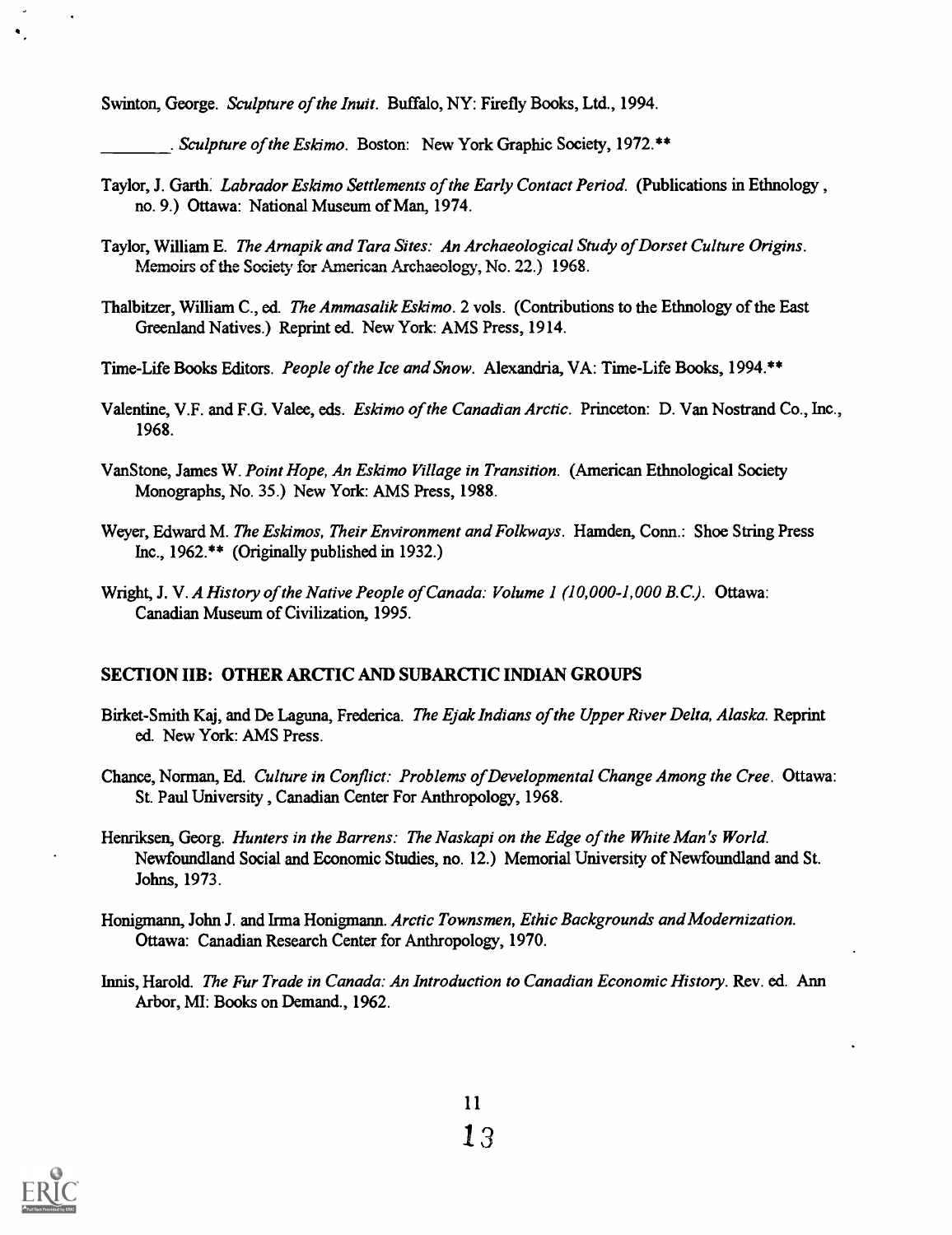- Jenness, Diamond. The Indians of Canada. 6th ed. (National Museum of Canada Bulletin, No. 65. Anthropological Series, no. 15.) University of Toronto Press, 1934.
- Leacock, Eleanor and Rothschild, Nan. Labrador Winter: The Ethnographic Journals of William Duncan Strong, 1927-1928. Washington, DC: Smithsonian Institution Press, 1994.
- McKennan, Robert A. The Chandalar Kutchin. (Technical Paper, no. 17.) Montreal: Arctic Institute of North America, 1965.

The Upper Tanana Indians. (Yale University Publications in Anthropology, no. 55.) New Haven: Yale University Press, 1959.

- Nelson, Richard K. Hunters of the Northern Forest. Designs for Survival Among the Alaskan Kutchin. 2nd ed. Chicago: University of Chicago Press, 1986.
- Osgood, Cornelius. Contributions to the Ethnography of the Kutchin. (Yale University Publications in Anthropology Reprint Ser.: 14.) New Haven: Yale University Press, 1970.

. The Ethnography of the Tanaina. (Yale University Publications in Anthropology, No. 16.) New Haven: Yale University Press, 1970.

. The Han Indians; A Compilation of Ethnographic and Historical Data on the Alaskan-Yukon Boundary Area. (Publications in Anthropology: No. 74.) New Haven: Yale University Publications in Anthropology, 1971.

. Ingalik Material Culture. (Yale University Publications in Anthropology, no. 22.) New Haven: Yale University Press, 1940.

. Ingalik Mental Culture. (Yale University Publications in Anthropology Reprint Ser.: No. 22) New Haven: Yale University Press, 1970.

. Ingalik Social Culture. (Yale University Publications in Anthropology, No. 53.) New Haven: Yale University Press, 1958.

Rogers, Edward S. The Quest for Food and Furs: The Mistassini Cree, 1953-1954. (Publications in Ethnology, No. 5.) Ottawa: National Museum of Man, 1973.

Savishinsky, Joel S. The Trail of the Hare: Life and Stress in a Sub-Arctic Community. 2nd ed. Newark, NJ: Gordon & Breach Science Pubs., Inc., 1994:

- Speck, Frank G. Naskapi: Savage Hunters of the Labrador Peninsula. Norman: University of Oklahoma Press, 1977. (1st Published in 1935.)
- Tuck, James A. Jr. Newfoundland and Labrador Prehistory. Toronto: Van Nostrand Reinhold, 1976.
- Van Stone, James W. Athabaskan Adaptations; Hunters and Fishermen of the Subarctic Forests. Chicago: Aldine Publishing Co., 1974.

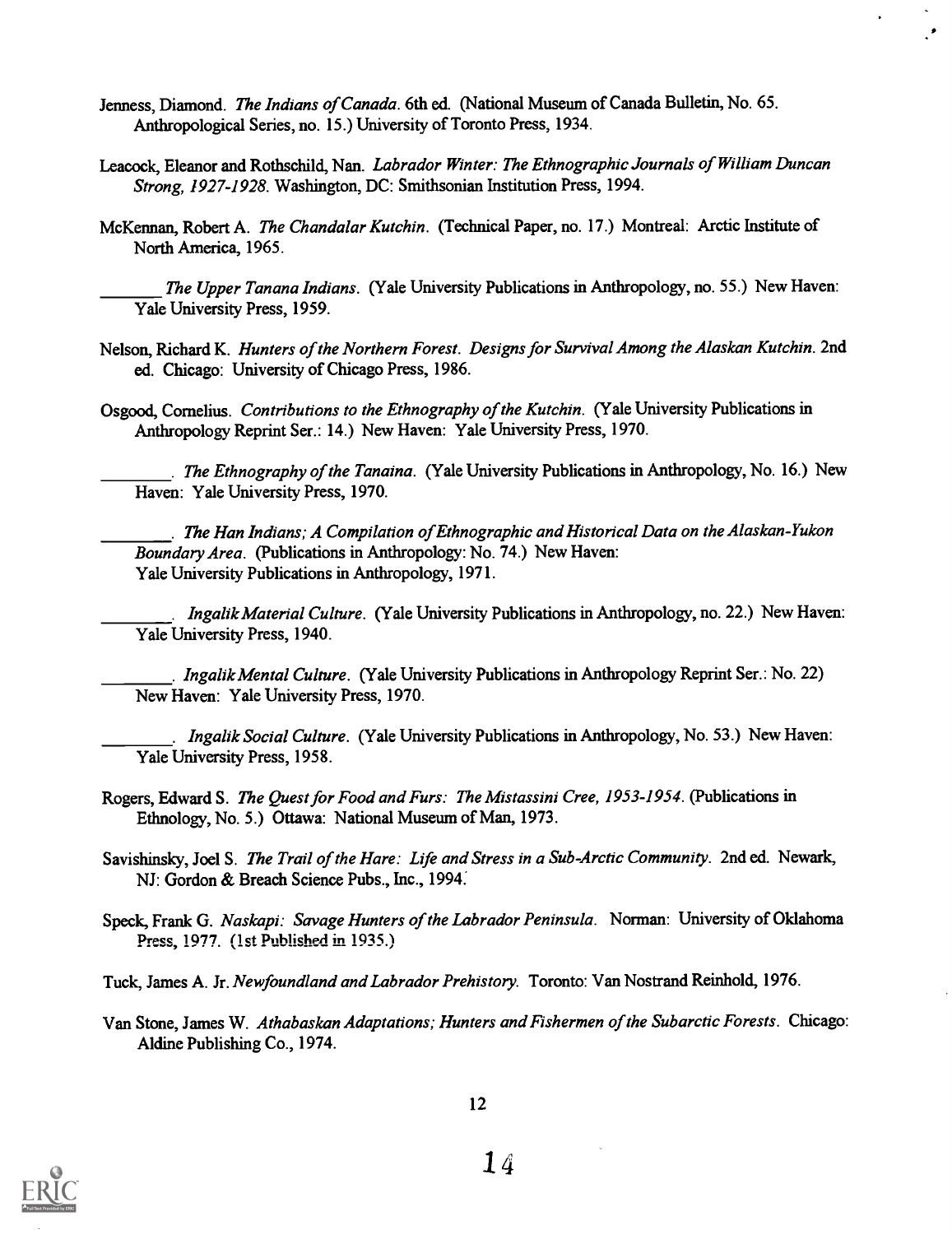- Van Stone, James W. Ingalik Contact Ecology: An Ethnology of the Lower-Middle Yukon, 1790-1935. (Fieldiana Anthropology, vol. 71.) Chicago: Field Museum of Natural History, 1979.
	- The Changing Culture of the Snowdnft Chipexyan. (National Museum of Canada Bulletin 209/Anthropological Series, no. 74.) Ottawa, 1965.
- Wright, James. The Shield Archaic. (Publications in Archaeology, no. 3.) Ottawa: National Museum of Man, 1972.

#### SECTION 111A: SIBERIA

 $\frac{1}{2}$ 

- Armstrong, Terence. Russian Settlement In The North. (Scott Polar Research Institute. Special Publications, no. 4.) Cambridge: Cambridge University Press, 1965.
- Bogoras, Waldemar. The Chukchee. (Jesup North Pacific Expedition. Publications No. 7.) New York: AMS Press. Reprint ed. 1904-1909.
	- . The Eskimos of Siberia. (Jesup North Pacific Expedition Publications, Vol. 8, Pt. 3.) Reprint ed. New York: AMS Press.
- Chard, Chester S. Northeast Asia in Prehistory. Reprint ed. Ann Arbor, MI: Books on Demand, 1974.
- Chernetsov, V.N. and W. Moszynska. Prehistory of Western Siberia. Edited by Henry N. Michael. (Translations from Russian Sources, no. 9.) Montreal Arctic Institute of North America, Anthropology of the North, 1974.
- Dioszegi, V., ed. Popular Beliefs and Folklore Tradition in Siberia. (Indiana University Publications, Uralic and Altaic Series, vol. 57.) Hawthorne, NY: Mouton de Gruyter, 1968.
- Forsyth, James. A History of the Peoples of Siberia: Russia's North Asian Colony, 15881-1990. Cambridge: Cambridge University Press, 1992.
- Grant, Bruce. The Soviet House of Culture: A Century of Perestroikas. Princeton: Princeton University Press, 1995.
- Gurvich, L.S. Ethnic Changesin Northeastern Siberia During the Last Three Centuries. Moscow: "Nauka" Publishing House, 1964.
- Humphrey, Caroline. Karl Marx Collective. Economy, Society and Religion in a Siberian Collective Farm. New York, NY: Cambridge University Press, 1977.
- Jochelson, Vladimir. Peoples of Asiatic Russia. New York: The American Museum of Natural History, July, 1928.

. The Koryak. (Memoirs of the American Museum of Natural History, vol. 10/Jesup North Pacific Expedition Publications, vol. 6, 1905-1908.) New York, 1908.

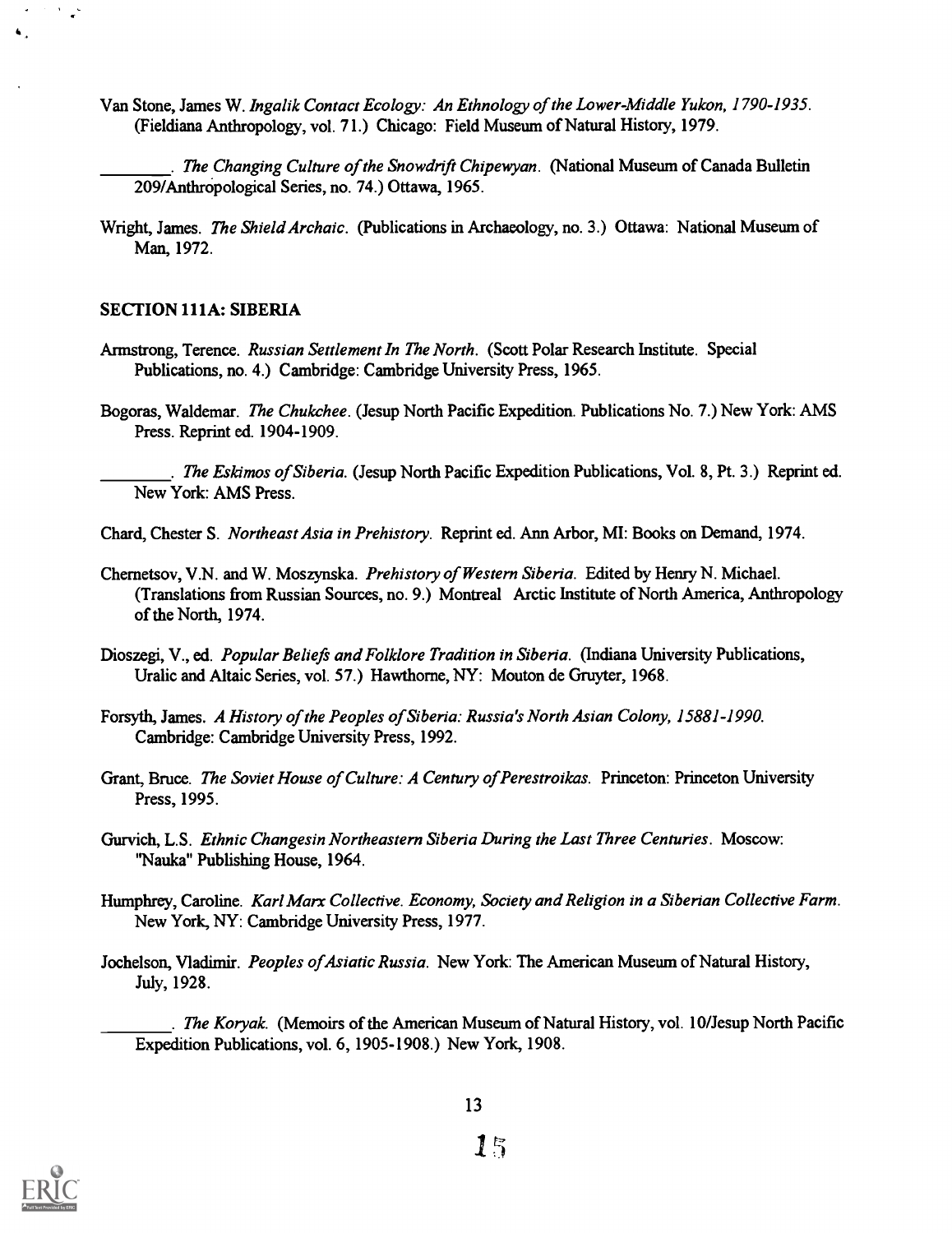Jochelson, Vladimir. *The Yukaghir and the Yukaghirized Tungus.* (Memoirs of the American Museum of Natural History, vol. 13, pta. 1-3/Jesup North Pacific Expedition Publications, vol. 9, 1910-1926.) New York, 1926.

 $\frac{1}{2}$ 

 $\cdot$ 

- Klein, Richard G. Ice Age Hunters of the Ukraine. Chicago: University of Chicago Press, 1973.
- Krupnik, Igor. Arctic Adaptations: Native Whalers and Reindeer Hunters. Hanover: University Press, New England, 1994.
- Levin, M.G. and L.P. Potapov, eds. The People of Siberia. Chicago: University of Chicago Press, 1964. Originally published by the Russian Academy of Science, Moscow, 1956 under the title Narody Sibiri.)
- Martynov, Anatoly. The Ancient Art of Northern Asia. Urbana and Chicago: University of Illinois Press, 1991.
- Michael, Henry N., ed. Studies in Siberian Shamanism. (Anthropology of the North, Translations from Russian Sources, no. 4.) Toronto: University of Toronto Press, 1963.
- Olkadnikov, A.P. Ancient Populations of Siberia and Its Cultures. (Harvard University Peabody Museum of Archaeology and Ethnology Russian Translation Series, vol. I, no. 1.) Cambridge: Peabody Museum, 1959.
	- . Yakutia Before Its Incorporation Into the Russian State. Edited by Henry N. Michael. (Anthropology of the North, Translations from Russian Sources, no. 8.) Montreal: McGill-Queen's University Press, 1970. (1st Russian edition, Yakutsk, 1950; 2nd edition, Leningrad, 1955.)
- Powers, William Roger. Palaeolithic Man In Northeast Asia. (Arctic Anthropology, vol. 10, no. 2.) Madison: University of Wisconsin Press, 1973.
- Riasanovsky, Valentine A. Customary Law of the Nomadic Tribes of Siberia. (Indiana University Publications, Uralic and Altaic Series, vol. 48.) Bloomington: Indiana University Press, 1965.
- Rudenko, 5.1. Ancient Culture of the Bering Sea and the Eskimo Problem. Translated by Paul Tolstoy. Edited by Henry N. Michael. (Anthropology of the North Translations from Russian Sources, no. 1.) Toronto: University of Toronto Press, 1961.
- Slezkine, Yuri. Arctic Mirrors: Russia and the Small Peoples of the North. Ithaca, NY: Cornell University Press, 1994.
- Soffer, Olga. The Upper Paleolithic of the Central Russian Plain. (Studies in Archaeology.) Orlando, FL: Academic Press, 1985.

Spinbou, Nikola I. Snow People. London: Metheun, 1943.

Vakhtin, Nikolai. *Native Peoples of the Russian Far North.* (Minority Rights Group International Report 5.) London, 1992.

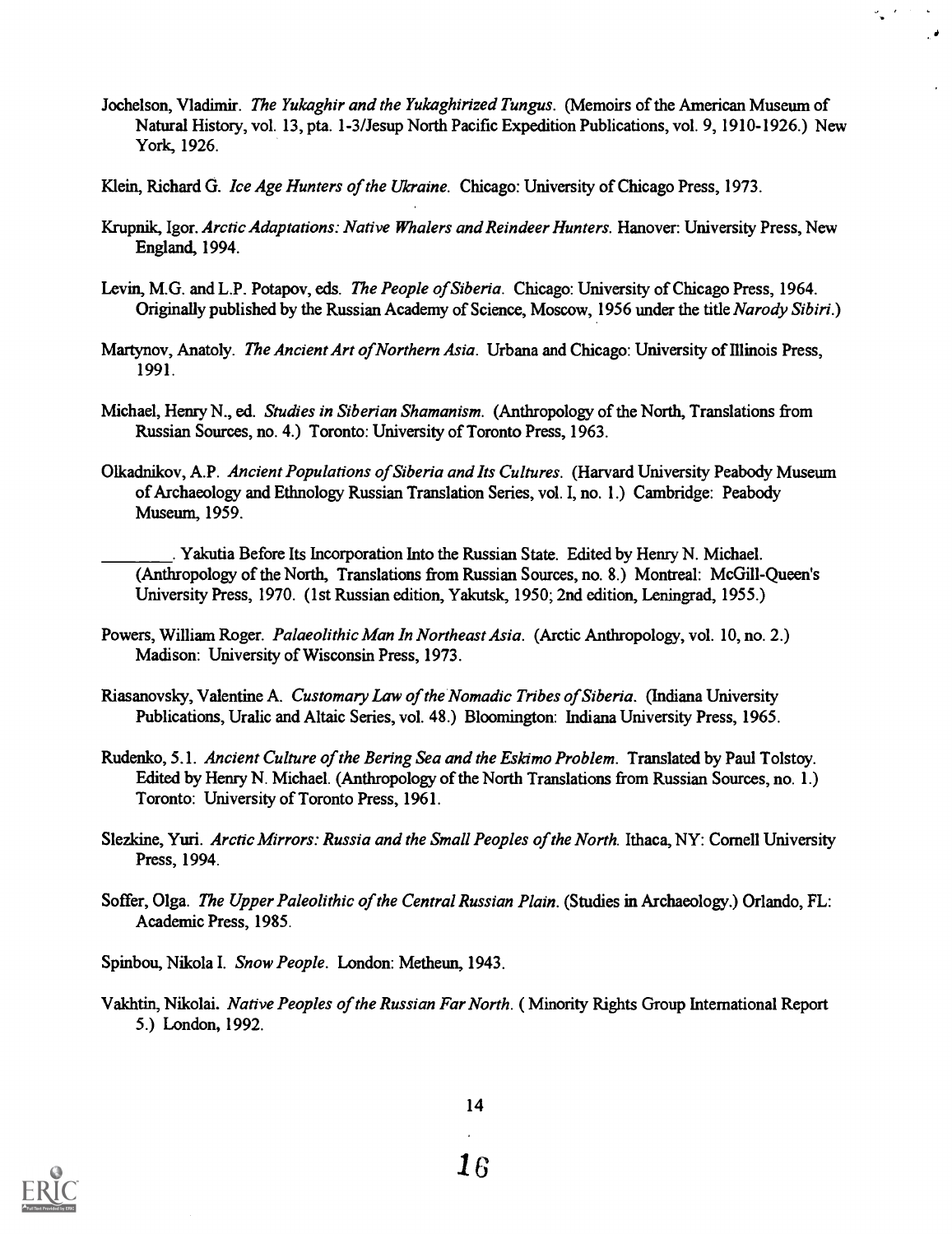#### SECTION IIIB: NORTHWESTERN EUROPE

 $\langle\cdot\mid\cdot\rangle_{\mathbf{w}}$ 

- Beach, Hugh. A Year in Lapland: Guests of the Reindeer Herders. Washington, DC: Smithsonian Institution Press, 1993.
- Clark, Grahame. The Earlier Stone Settlement of Scandinavia. Cambridge; Cambridge University Press, 1975.
- Hagan, Anders. Norvay. (Ancient Peoples and Places Series, vol. 56.) New York: Frederick A. Praeger, 1967.
- Paine, Robert. Herds of the Tundra: A Portrait of Saami Reindeer Pastoralism. (Ethnographic Inquiry Ser.) Washington, DC: Smithsonian Institution Press, 1994.

. Coast Lapp Society. I- (Tromso, Norvay Museum. Skriter, Vol. IV.) Tromso, Norway, 1957.

Phillips, P. The Prehistory of Europe. Bloomington: University of Indians Press, 1980.

- Simonsen, Povl. Varanger-Funnene. Tromso, Norway Museum. Skriter Vol. 78, nos. 1-3; Tromso, 1959-1963. (Norwegian with English Summaries.)
- Vorren, Ornulu. Reindeer and Gold in Alaska: The Emigration of Saami from Norway to Alaska. Prospect Heights, IL: Waveland Press, 1994.

Vorren, Ornulu and Ernst Manker. Lapp Life and Customs. London: Oxford University Press, 1962.

Whitaker, Ian. Social Relations in a Nomadic Lappish Community. Oslo: Norskfolke Museum, 1955.

(This bibliography was compiled with the assistance of Dr. William Fitzhugh and Dr. Stephen Loring of the Arctic Studies Center.)

> ANTHROPOLOGY OUTREACH OFFICE DEPARTMENT OF ANTHROPOLOGY SMITHSONIAN INSTITUTION 1997